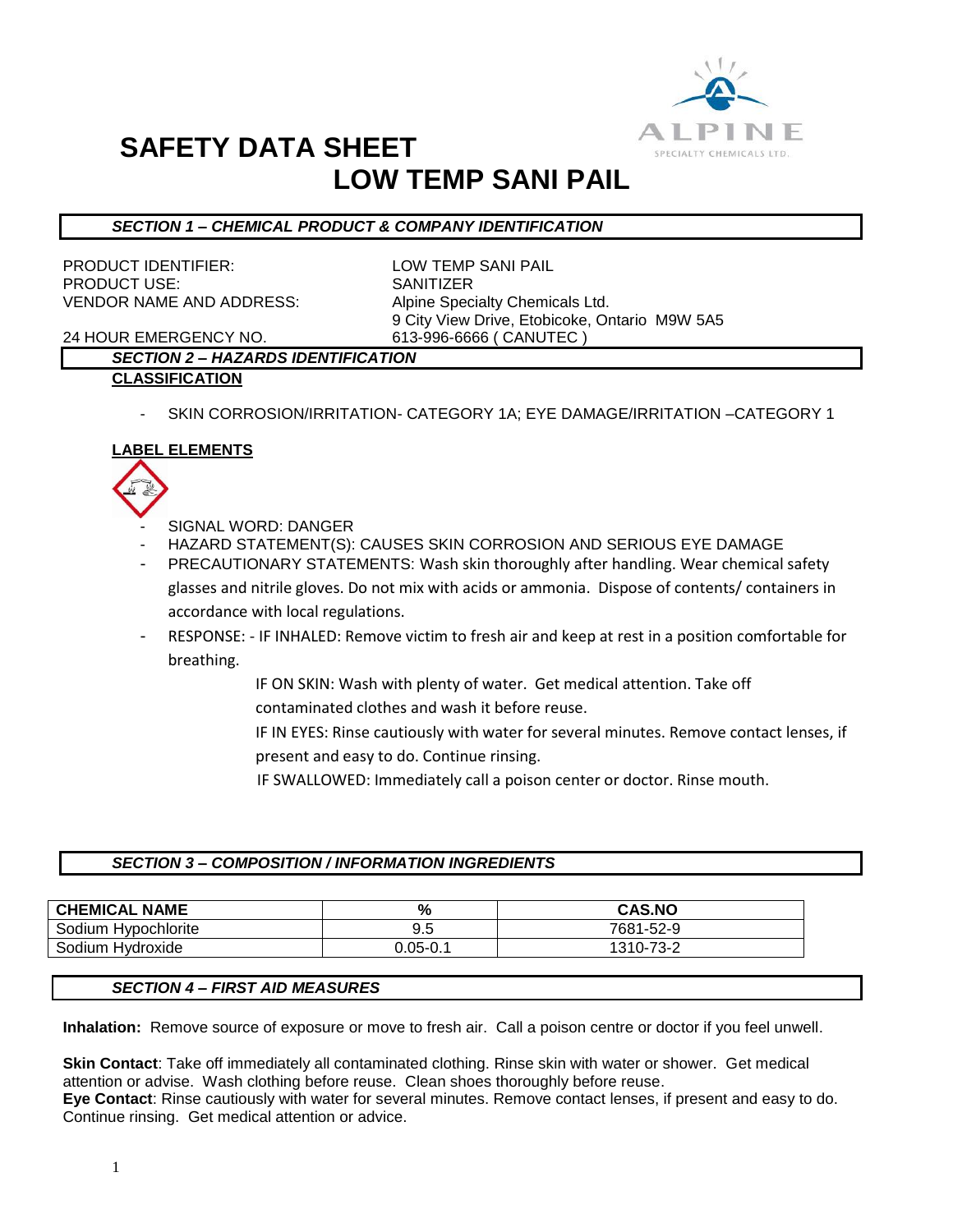## **SAFETY DATA SHEET LOW TEMP SANI PAIL**

**Ingestion**: Immediately call a Poison Centre or doctor. Do not induce vomiting.

**Note to physician**: Treat symptomatically, no specific antidote. See toxicological information (section 11)

#### *SECTION 5 – FIRE FIGHTING MEASURES*

#### **Extinguishing Media:**

**Suitable Extinguishing Media:** Use water spray, fog or foam.

**Unsuitable Extinguishing Media:** None known

 **Specific hazards arising from the product:** No specific fire or explosion hazard.

**Hazardous thermal decomposition products:** Decomposition products may include the following materials: carbon dioxide and carbon monoxide.

**Advice for fire-fighters:** Fire-fighters should wear appropriate protective equipment and self-contained breathing apparatus (SCBA) with a full face-piece operated in positive pressure mode..

#### *SECTION 6 – ACCIDENTAL RELEASE MEASURES*

**Personal precautions, protective equipment and emergency procedures:**

Wear suitable protective clothing. Wear eye/face protection.

**Environmental precautions:** Do not allow to enter drains, sewers or watercourses. Advise Authorities if spillage has entered water course or sewer or has contaminated soil or vegetation**.** 

**Methods and materials for containment and cleaning up**: Use a water rinse for final clean-up**.** 

### **Reference to other sections See also Section 8.**

*SECTION 7 – HANDLING AND STORAGE*

**Precautions for safe handling**: Ventilate adequately, otherwise wear an appropriate breathing apparatus. Do not breathe vapor or mist. Mixing this product with acid or ammonia releases chlorine gas. Avoid contact with eyes, skin or clothing. Wash thoroughly after handling.

**Storage Procedures**: Keep containers closed when not in use. Store between the following temperatures: 5 to 40°C.

#### *SECTION 8 – EXPOSURE CONTROLS/PERSONAL PROTECTION*

|                      | <b>ACGIH TLV</b><br><b>OSHA PEL</b> |             | AIHA WEEL          |         |                    |                      |
|----------------------|-------------------------------------|-------------|--------------------|---------|--------------------|----------------------|
| <b>CHEMICAL NAME</b> | TWA                                 | <b>STEL</b> | <b>TWA</b>         | Ceiling | 8 hour TWA         | Short term TWA<br>C) |
| Sodium Hypochlorite  | $2 \text{ mg/m}^3$                  |             | $2 \text{ mg/m}^3$ |         | $2 \text{ ma/m}^3$ |                      |
| Sodium Hydroxide     | 2 mg/m $^3$                         |             | 2 mg/m $3$         |         | 2 mg/m $3$         |                      |

ACGIH= American Conference of Governmental Industrial Hygienists. TLV = Threshold Limit Value. TWA = Timeweighted Average. STEL = Short-term Exposure Limit OSHA = US Occupational Safety and Health Administration. PEL = Permissible Exposure Limits. AIHA = AIHA Guideline Foundation. WEEL = Workplace Environmental Exposure Limit.

**Appropriate Engineering Control**: Use only with adequate ventilation. If user operations generate dust, fumes, gas, vapor or mist, use process enclosures, local exhaust ventilation or other engineering controls to keep worker exposure to airborne contaminants below any recommended or statutory limits.

#### **Individual Protection Measure:**

**Eye/Face Protection:** Do not get into eyes. Wear chemical safety goggles.

**Skin Protection:** Prevent all skin contact, wear nitrile gloves.

**Respiratory protection**: A respirator is not needed under normal and intended conditions of product use.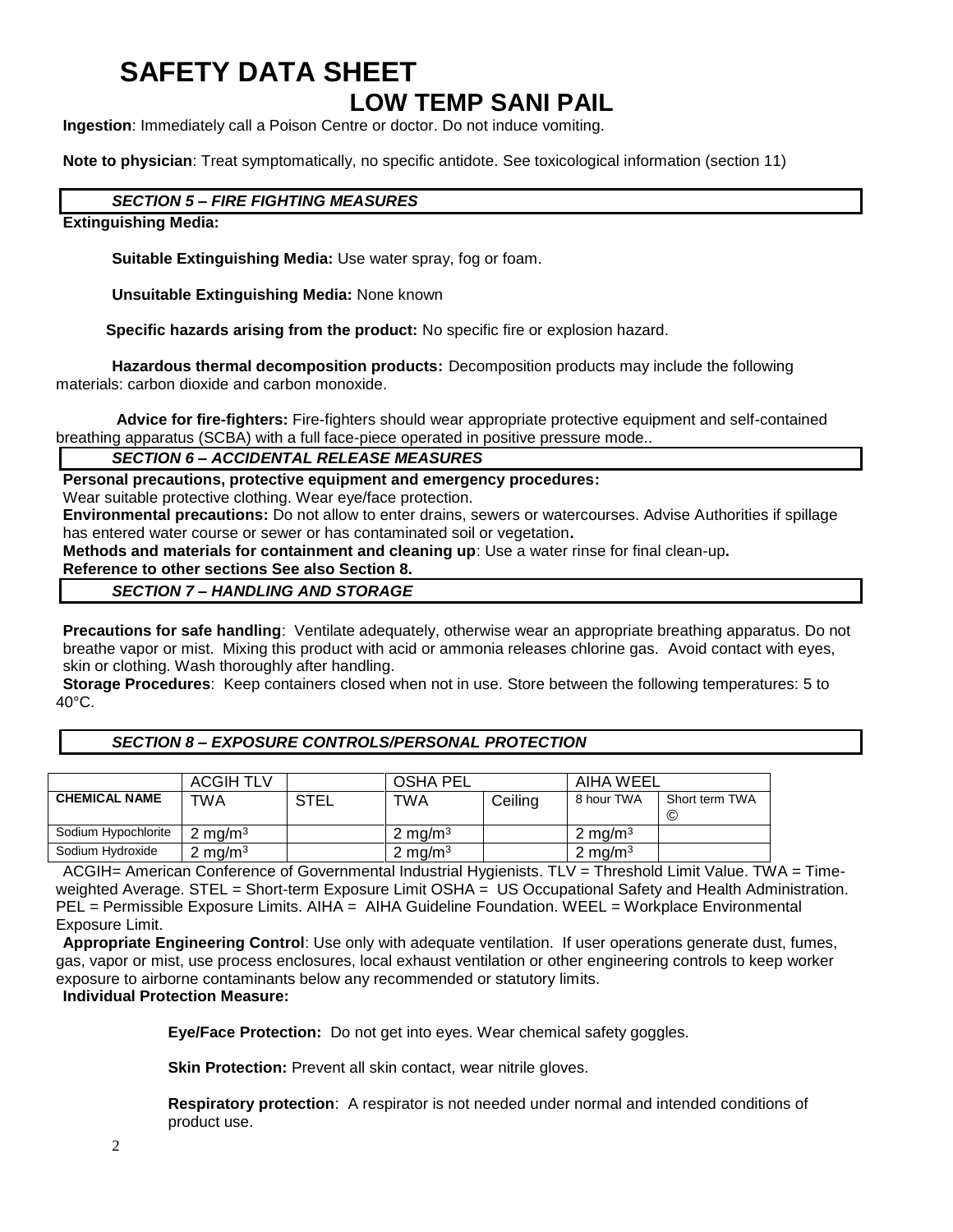# **SAFETY DATA SHEET LOW TEMP SANI PAIL**

|            | <b>SECTION 9- PHYSICAL AND CHEMICAL PROPERTIES</b>                                     |                                                                                                            |  |  |  |  |
|------------|----------------------------------------------------------------------------------------|------------------------------------------------------------------------------------------------------------|--|--|--|--|
|            | Appearance:                                                                            | Liquid, yellowish colour.                                                                                  |  |  |  |  |
|            | Odour:                                                                                 | Chlorine                                                                                                   |  |  |  |  |
|            | $pH$ :                                                                                 | 13 (100 %)                                                                                                 |  |  |  |  |
|            | <b>Odor Threshold:</b>                                                                 | Not available                                                                                              |  |  |  |  |
|            | Initial boiling point and<br>boiling range                                             | Not available                                                                                              |  |  |  |  |
|            | <b>Melting Point:</b>                                                                  | Not available                                                                                              |  |  |  |  |
|            | <b>Thermal decomposition:</b>                                                          | Not available                                                                                              |  |  |  |  |
|            | <b>Flash Point:</b>                                                                    | Not available                                                                                              |  |  |  |  |
|            | <b>Evaporation Rate:</b>                                                               | Not available                                                                                              |  |  |  |  |
|            | <b>Flammability:</b>                                                                   | Not available                                                                                              |  |  |  |  |
|            | <b>Explosive Limit:</b>                                                                | Not available                                                                                              |  |  |  |  |
|            | <b>Upper explosion limit:</b>                                                          | Not available                                                                                              |  |  |  |  |
|            | Lower explosion limit:                                                                 | Not available                                                                                              |  |  |  |  |
|            | <b>Relative Density:</b>                                                               | Approx. = $1.10$ (Water = 1)                                                                               |  |  |  |  |
|            | <b>Viscosity:</b>                                                                      | Not available                                                                                              |  |  |  |  |
|            | VOC:                                                                                   | Not available                                                                                              |  |  |  |  |
|            | Solubility in water:                                                                   | Soluble                                                                                                    |  |  |  |  |
|            | Solubility in other solvents:                                                          | Not available                                                                                              |  |  |  |  |
|            | <b>Partition coefficient:</b><br>octanol/water                                         | Not available                                                                                              |  |  |  |  |
|            | <b>SECTION 10 - STABILITY AND REACTIVITY</b>                                           |                                                                                                            |  |  |  |  |
| STABILITY: | INCOMPATIBILITY:                                                                       | <b>Stable</b><br>Acids, ammonia, metals. Mixing this product with acid or<br>ammonia releases chlorine gas |  |  |  |  |
|            | HAZARDOUS DECOMPOSITION PRODUCTS:<br>HAZARDOUS POLYMERIZATION:<br>CONDITIONS TO AVOID: | None<br>Will not occur.<br>Contact with acids will generate heat.                                          |  |  |  |  |

### *SECTION 11 – TOXICOLOGICAL INFORMATION*

| <b>Chemical Name</b>   | $\mathsf{L}\mathsf{C}50$ | ∟D50          | D50<br>dermal            |
|------------------------|--------------------------|---------------|--------------------------|
| Sodium<br>Hypochlorite | Not available            | 5230ka<br>rat | Rabbit<br>10000<br>ma/ka |
| Sodium<br>Hvdroxide    | fish<br>121<br>ma/l      | Not Available | Rabbit<br>1350 mg/kg     |